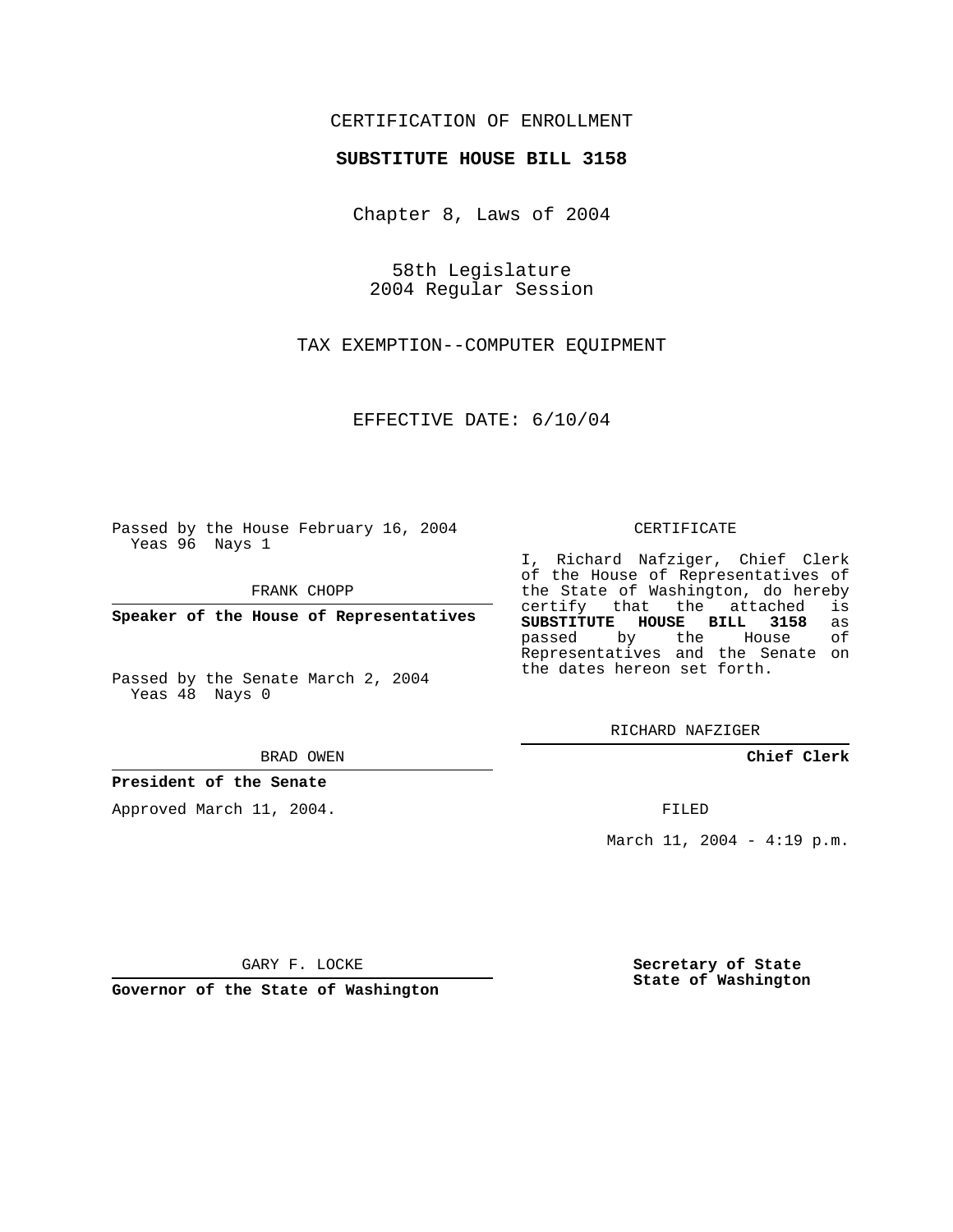## **SUBSTITUTE HOUSE BILL 3158** \_\_\_\_\_\_\_\_\_\_\_\_\_\_\_\_\_\_\_\_\_\_\_\_\_\_\_\_\_\_\_\_\_\_\_\_\_\_\_\_\_\_\_\_\_

\_\_\_\_\_\_\_\_\_\_\_\_\_\_\_\_\_\_\_\_\_\_\_\_\_\_\_\_\_\_\_\_\_\_\_\_\_\_\_\_\_\_\_\_\_

Passed Legislature - 2004 Regular Session

# **State of Washington 58th Legislature 2004 Regular Session**

**By** House Committee on Finance (originally sponsored by Representatives McIntire, Kessler and Edwards)

READ FIRST TIME 02/10/04.

 AN ACT Relating to exempting from sales and use tax computer equipment used primarily in printing or publishing; adding a new section to chapter 82.08 RCW; adding a new section to chapter 82.12 RCW; and creating a new section.

BE IT ENACTED BY THE LEGISLATURE OF THE STATE OF WASHINGTON:

 NEW SECTION. **Sec. 1.** (1) The legislature finds that the manufacturer's machinery and equipment sales and use tax exemption is vital to the continued development of economic opportunity in this state, including the development of new businesses and the expansion or modernization of existing businesses.

 (2) The legislature finds that the printing and publishing industries have not been able to realize the benefits of the manufacturer's machinery and equipment sales and use tax exemption to the same extent as other manufacturing industries due to dramatic changes in business methods caused by computer technology not contemplated when the manufacturer's machinery and equipment sales and use tax exemption was adopted. As a result of these changes in business methods, a substantial amount of computer equipment used by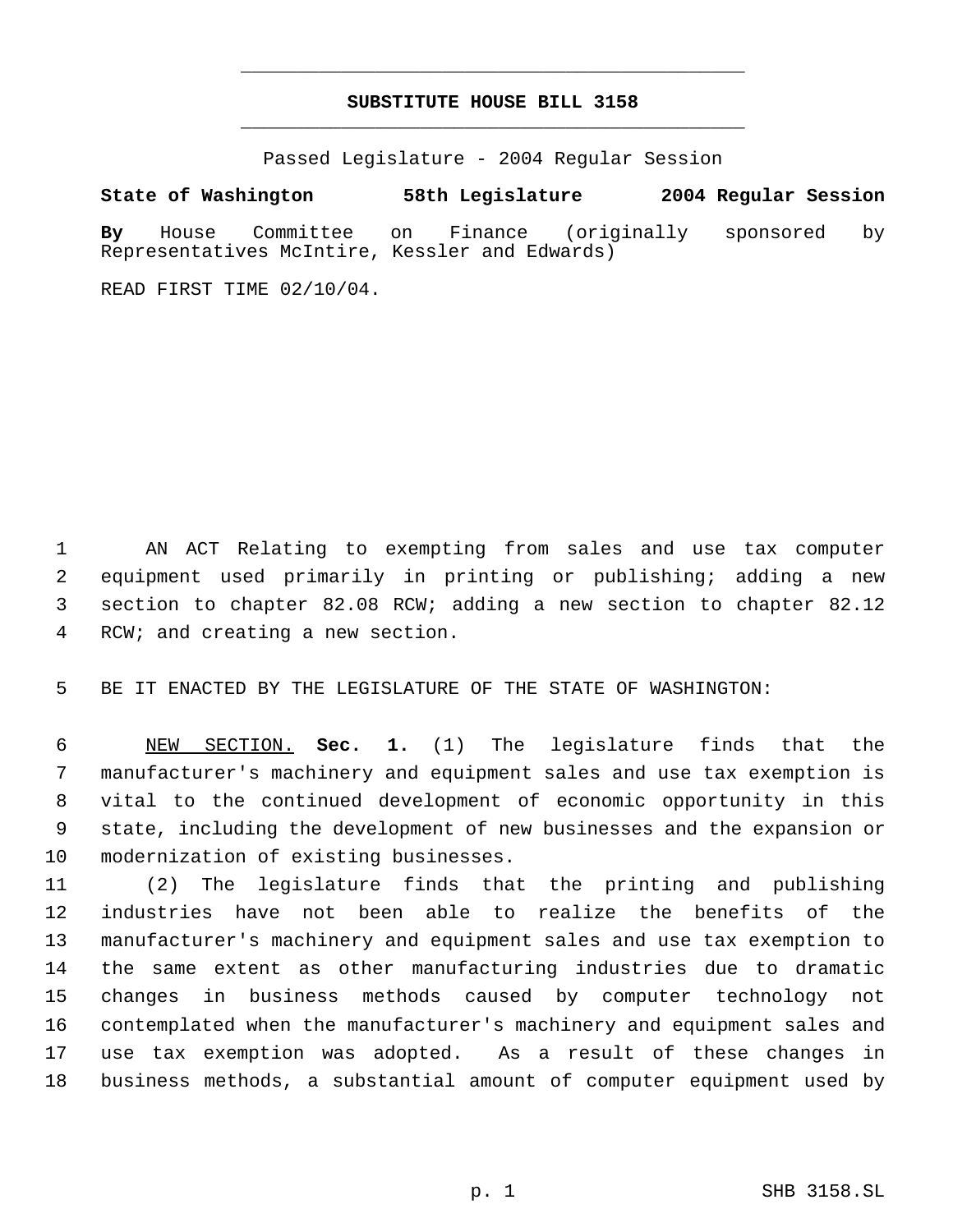printers and publishers is not eligible for the manufacturer's machinery and equipment sales and use tax exemption because the computer equipment is not used within the manufacturing site.

 (3) The legislature further finds that additional incentives for printers and publishers need to be adopted to provide these industries with similar benefits as the manufacturer's machinery and equipment sales and use tax exemption provides for other manufacturing industries, and in recognition of the rapid rate of technological advancement in business methods undergone by the printing and publishing industries. The legislature intends to accomplish this by providing a sales and use tax exemption to printers and publishers for computer equipment, not otherwise eligible for the manufacturer's machinery and equipment sales and use tax exemption, used primarily in the printing or publishing of printed material, and for labor and services rendered in respect to installing, repairing, cleaning, altering, or improving such computer equipment.

 NEW SECTION. **Sec. 2.** A new section is added to chapter 82.08 RCW to read as follows:

 (1) The tax levied by RCW 82.08.020 shall not apply to sales, to a printer or publisher, of computer equipment, including repair parts and replacement parts for such equipment, when the computer equipment is used primarily in the printing or publishing of any printed material, or to sales of or charges made for labor and services rendered in respect to installing, repairing, cleaning, altering, or improving the computer equipment. This exemption applies only to computer equipment not otherwise exempt under RCW 82.08.02565.

 (2) A person taking the exemption under this section must keep records necessary for the department to verify eligibility under this section. This exemption is available only when the purchaser provides the seller with an exemption certificate in a form and manner prescribed by the department. The seller shall retain a copy of the certificate for the seller's files.

 (3) The definitions in this subsection (3) apply throughout this section, unless the context clearly requires otherwise.

(a) "Computer" has the same meaning as in RCW 82.04.215.

 (b) "Computer equipment" means a computer and the associated physical components that constitute a computer system, including